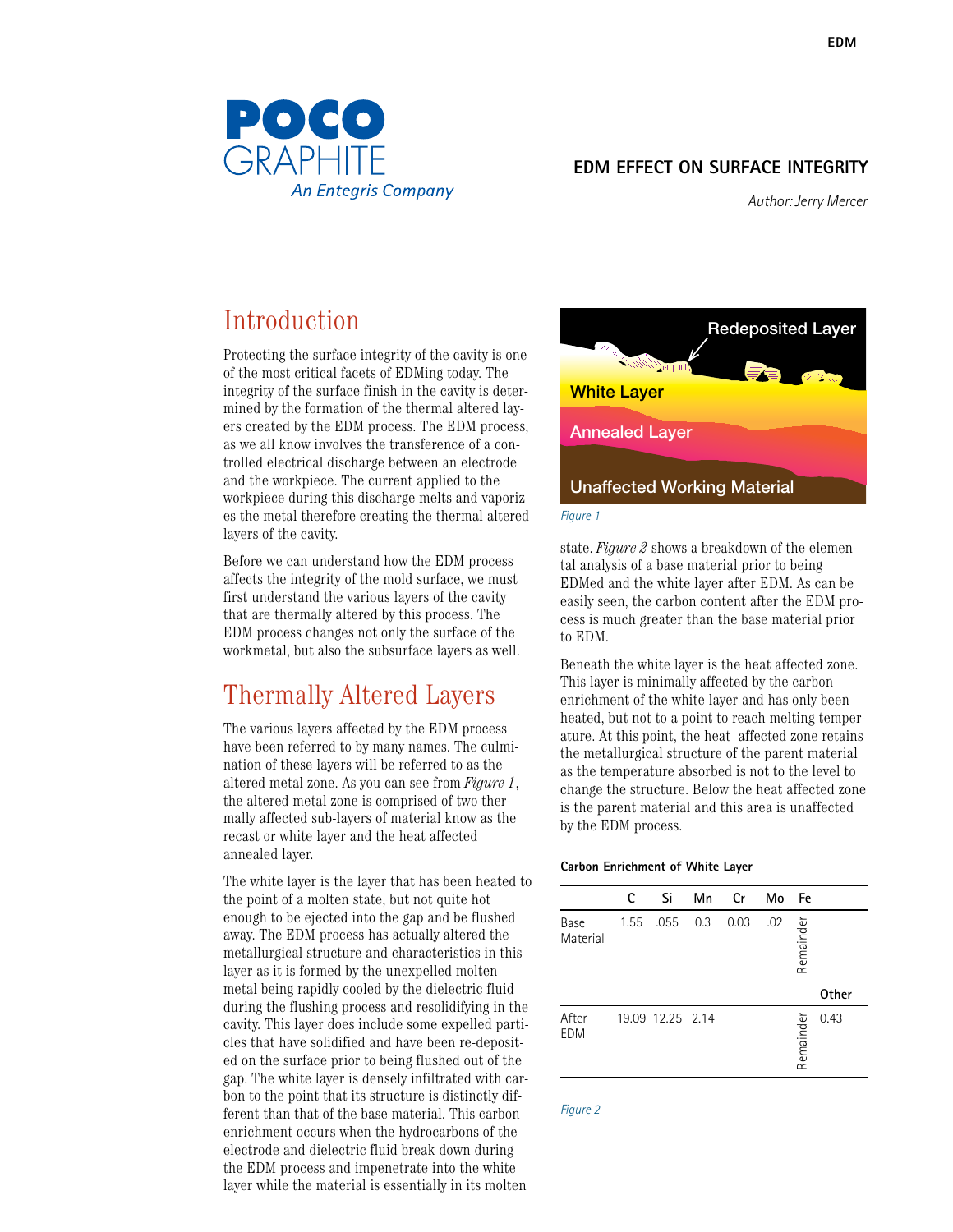

*Figure 3 - Cross Section illustrating microcracks in the white*<br>Javer in the white layer *layer.*

## Microcracking

A major concern for moldmakers is the amount of microcracks present in the mold. As seen in *Figure 3*, microcracking is extremely prominent in the white layer. If this layer is too thick or is not removed by finer EDM finishes or polishing, the effects of this microcracking can cause premature failure of the part in some applications. Furthermore, it has been known that the existence of these microcracks lowers the corrosion and fatigue resitstance of the material. Therefore, surface integrity should be the primary consideration when evaluating the performance of the EDM technique and the prime objective of EDM machining must be to establish the condition which suppresses this formation. The microcracks produced by the EDM process is the result of thermal stresses created during the on-time phase of the EDM cycle. The depth of the microcracking is partially controlled by the EDM program and it goes without saying that as the spark intensity increases so does the depth of the white layer. This also facilitates an increase in the number and size of microcracks present in the cavity. Obviously, the surface integrity affected by the EDM process can be controlled by the technologies of today's EDM power supply. The specific parameters that affect the surface integrity are voltage, amperage, on-time and duty cycle. These parameters can be manipulated to optimize efficiencies in the roughing, semi-finishing and finishing stages and control the surface integrity accordingly.

Since the EDM discharge produces the white layer and microcracking, it is safe to say that the depth will be as thick (or as thin) as the intensity of the spark energy. As the spark energy is reduced, such as we see in changing from a roughing condition to a finishing condition, the depth of the white layer and appropriately enough, the cracking will also be reduced.

## Workpiece Characteristics

The spark intensity is not the only determining factor affecting the surface integrity. This is also dependent on the thermal conductivity of the workmetal. High thermally conductive metals will usually have a smaller white layer and less microcracking than a lower conductive material. The reason for this is due to the energy dissipation throughout the surface of the higher conductive materials. In this case, we can expect for a copper alloy material to have a thinner affected layer with less cracking due to its high thermal conductivity and ductile nature. Contrary to this, a material with a low conductivity value, such as tool steel can be expected to have a thicker affected layer with more cracking because the spark intensity remains in the spark area longer before the material can dissipate the energy to the surrounding areas.

Burning carbide creates another concern for the EDMer as this material is very brittle and therefore exhibits higher levels of thermal cracking than other materials. Some consider this material to be highly conductive; however carbide is comprised of tungsten carbide or silicon carbide particles held together with a cobalt binder. It is this binder that has the high conductivity value and is the area that is affected by the EDM process instead of the carbide itself. The spark energy disintegrates the binder and releases the carbide particles into the gap.

### Surface Finish and Integrity

Surface finish and integrity are two different facets of the cavity quality, but both play an important part in the characteristics of the mold. Much as the machine parameters affect the integrity of the sub-layers of the cavity, they also affect the surface finish. *Figure 4* shows how the amperage and ontime affect the surface finish during the EDM process.

Another important factor in controlling the surface finish that is often overlooked is the type of electrode material being used in the application. In terms of the sub-surface integrity of the cavity, the type of electrode has little effect. Where the electrode material does play an important role is the finish on the cavity's surface itself. The surface finish of the cavity is an area where there is opportunity to reduce manufacturing costs and delivery time while still being able to provide a quality mold. A mold with a fine EDM finish can be used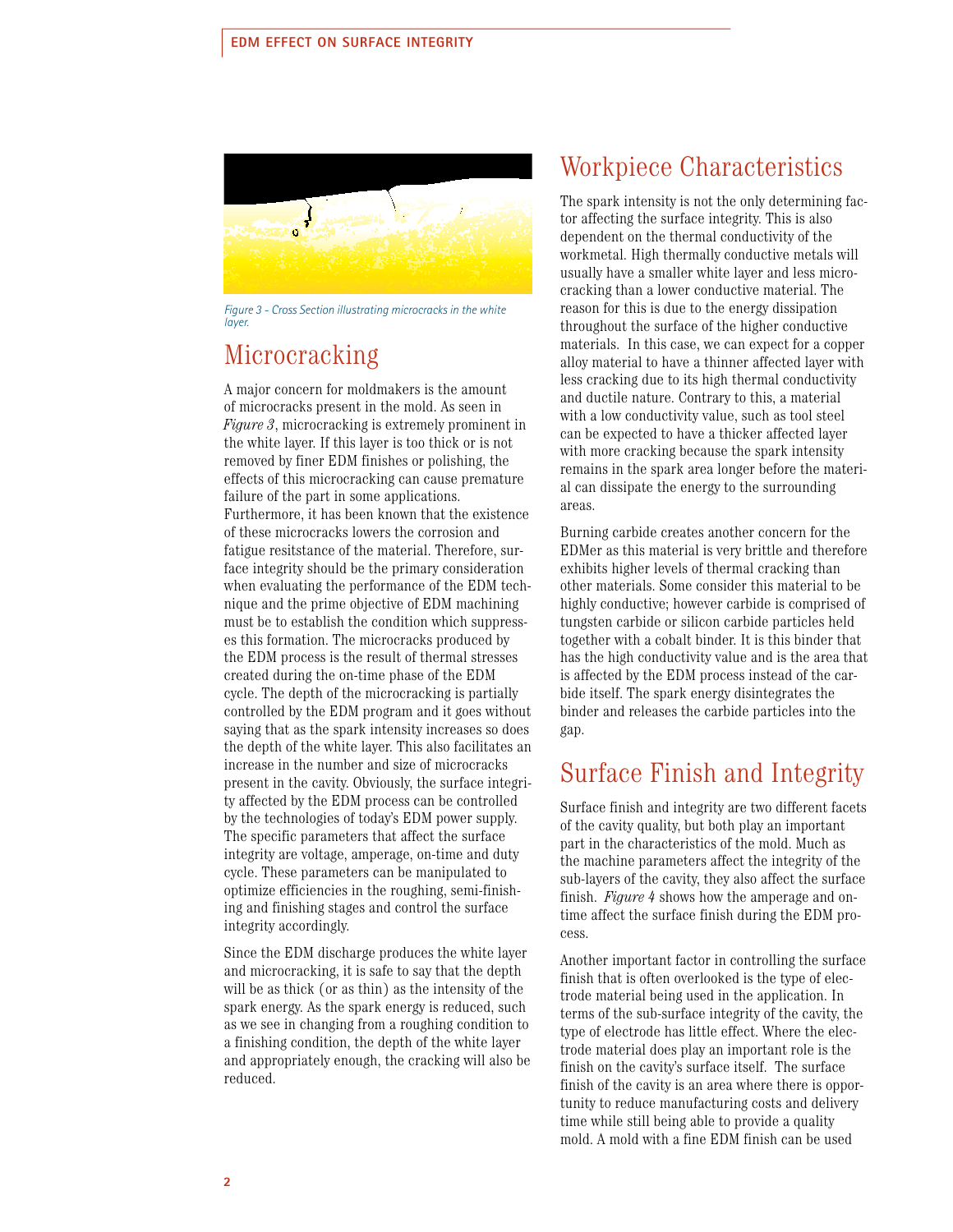

#### *Figure 4*

right out of the tank while one that needs polishing or etching requires added costs as these processes are carried out. A fine EDM finish is achieved by using a high frequency EDM program with low amperages and short on-times. The quality of the electrode material goes hand-in-hand with the EDM program to achieve the desired results. Taking the EDM program out of the equation, the cavity surface will reflect the quality of the electrode material used to finish the cavity.

The material particle size and corresponding pore size plays a significant role in the materials ability to produce a fine finish. If the structure of the electrode material is not capable of producing the specified surface finish, the EDM machine will continue to run without ever reaching the desired surface finish.

*Figure 5* shows the surface finish of two materials at the same machine parameters. As can be seen, the material with the finer material structure provides the smoother surface finish and therefore will require less polishing to achieve the desired finish results.





An electrode material with a poor microstructure – such as large or irregular particle shapes will wear unevenly causing the cavity to also have uneven surface areas. This situation is especially critical on multi-cavity molds where the surface finish is required to be consistent on all cavities. When using a graphite electrode material, strict caution should be taken to ensure consistent quality for all electrodes. Because graphite grades from different manufacturers will wear differently, it is possible that the EDM machine may not provide the specific programmed surface finish. This is most often seen when molds are produced using different types of electrode materials or makes of EDM machines.

### Know the Limitations

The surface finish and surface integrity are two facets that affect the quality of the mold, it is imperative that the EDMer know the limitations of these areas. Although most current EDM machines produce very fine finishes using standard technologies integrated within the machine, a common practice is to override these technologies in order to gain optimization of the process. Without knowing how to calculate the depth of the white layer, or how the electrode material affects the EDM process, the attempt to optimize the process may actually result in declining performance or failure to produce a quality part.

## Electrode Material

To improve the potential for success in quality mold production, moldmakers need to understand some specific characteristics of the electrode material as well as certain facets of the EDM process that affect surface finish and integrity. An understanding of these components will significantly improve the potential of success in producing a quality mold.

There have been many articles written about the various types of electrode material available for EDM. The majority of these articles focus on the microstructure of the material and how this structure— along with the particle size of the material—plays a part in the final EDM surface finish. While the importance of the particle size and microstructure of the electrode material should not be discounted, there is another characteristic that should be considered. This is the Electrical Resistivity (ER) value of the electrode.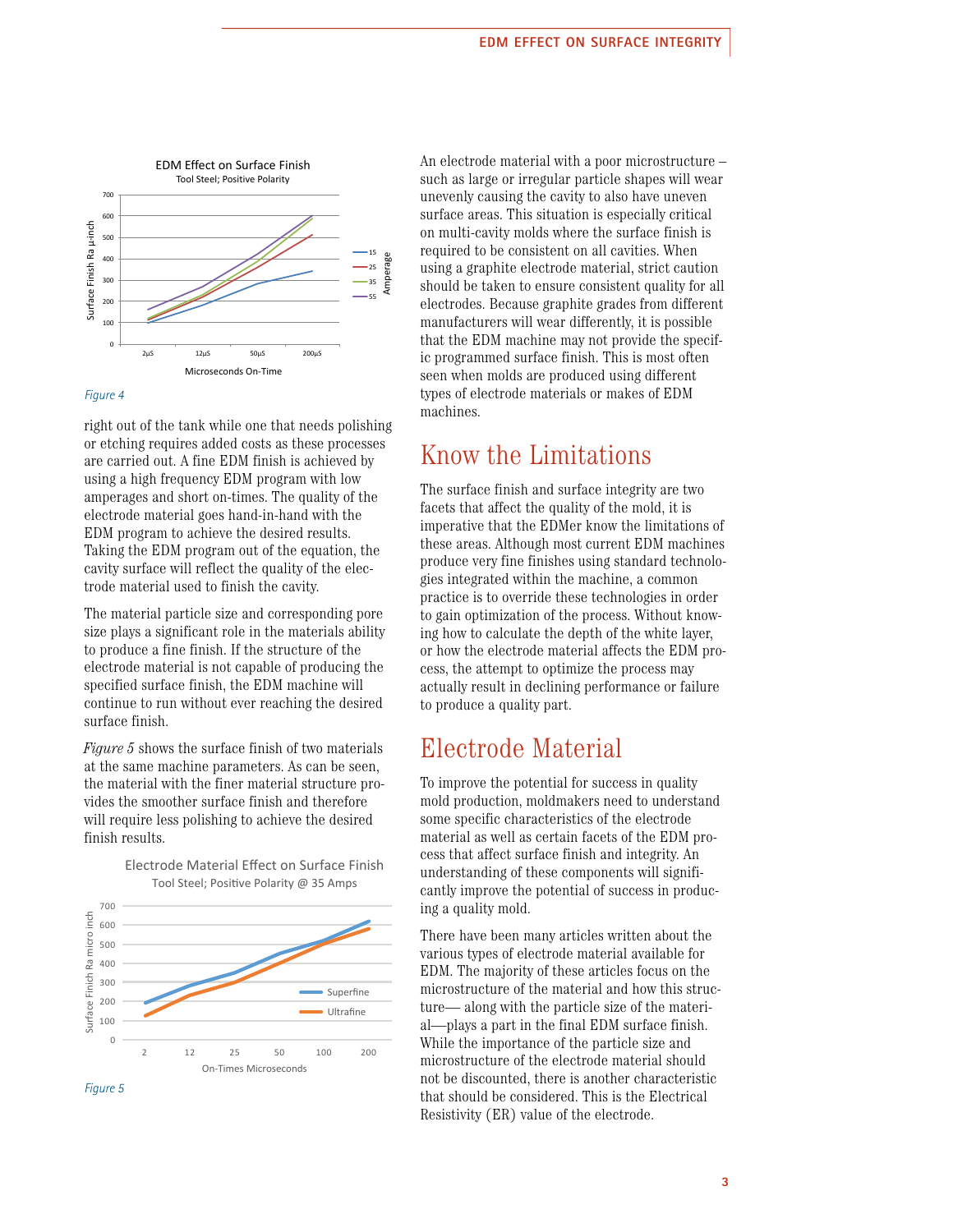The electrical resistivity of a material is the property that determines the resistance to the flow of an electrical current as it passes through the electrode. Materials with lower ER values are better conductors and allow more energy to be applied into the EDM cut. Conversely, materials with higher ER values seem to retain a greater amount of the energy within the electrode and increase the potential of overheating and increasing the overburn.

While graphite is inherently resistant to the current being applied to the electrode, the varying porosity within the microstructure plays a large role in the amount of electrical resistivity of a specific material. The porosity of the material greatly affects the electrical resistivity as these pores are pockets of trapped air and as we know, air has a high insulating value.



*Figure 6 - Material sample "A" - 871 µOhms/inch*



*Figure 6- Material sample "B" - 605 µOhms/inch*

For instance, *Figure 6* illustrates the photomicrographs of two materials being marketed within the same graphite material classification. The electrical resistivity of the material sample "A" is 871 μOhms/inch while the resistivity value for the material sample "B" is 605 μOhms/inch. As previously explained, the higher ER values cause the material to retain more of the energy in the EDM process, and therefore, could result in larger overburn at the same parameters of the lower ER material.

Using copper as the electrode material significantly reduces the ER value. This is due to the fact that the copper is formed in a molten state and has little to no porosity to account for. In addition to this, copper is one of the best conductors available today so virtually 100 percent of the current applied to the electrode passes through with little being retained. While this may bring a slight advantage to the use of copper as the electrode material, there are other facets of the EDM process that limit the materials performance.

Another electrode material available to the EDMer is a combination of graphite and copper. This is the copper-impregnated graphite whereas molten copper is forced into the porosity of a graphite material. The advantage to this is not only an increase in the strength of the material, but a lower electrical resistivity as the copper in the porosity changes an insulating pore into a conductive one. These materials are very useful when working with exotic metals such as carbide, titanium or copper alloys as the workpiece.



*Figure 7- Material sample "B" - 177 µOhms/inch*

*Figure 7* illustrates a photomicrograph of a copper impregnated graphite. The electrical resistivity of this material is 177 μOhms/inch, much less than the ER values of the materials featured in *Figure 6*. The lower electrical resistivity of the electrode allows for greater amounts of energy to be applied in the EDM cut and reduces the amount retained within the electrode. The advantage of this is often higher metal removal rates with reduced overburn.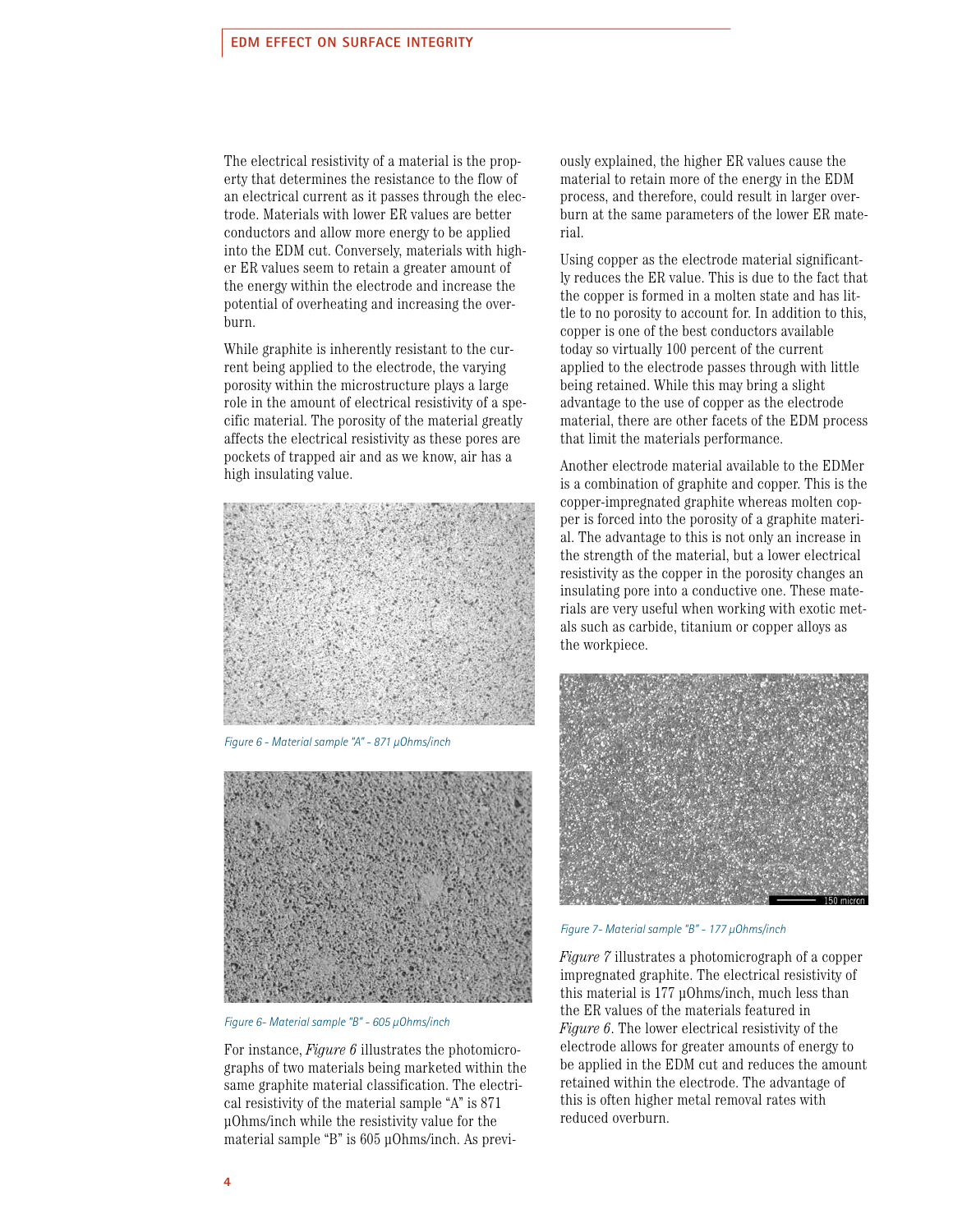## Spark Energy

The spark energy is a culmination of three factors: voltage, amperage and on-time. Each of these three factors affect the surface integrity differently and can be adjusted to alter this effect. However, it must be noted that altering any of these factors will not only change the surface finish and integrity, but also could affect the overall EDM performance, in terms of metal removal and electrode wear.

### **VOLTAGE**

Before the current can flow between the electrode and the workpiece, the open-gap voltage increases until it has created an ionization path through the dielectric fluid. Once the current starts to flow, the voltage drops until it stabilizes at the working gap level. The working gap voltage is the distance between the leading edge of the electrode and the workpiece, and is preset by either the EDM operator or the technology within the EDM machine. A high working gap voltage setting will increase the gap and allow for better flushing conditions while stabilizing the cut. A lower working gap voltage setting will squeeze the gap and often results in an increase of metal removal. With this setting, the spark energy is compressed into a reduced distance between the electrode and the workpiece. While this does allow for improved speeds, this compression of the spark also increases the depth of the thermally affected layers and increases the altered metal zone.

### **AMPERAGE**

When discussing amperage, the focus is generally on the average amps applied to the electrode during a complete spark cycle. The reason for this is to prevent overpowering and damaging the electrode. In terms of surface integrity, the amperage considered is the peak current. The peak current is the maximum current applied from the power supply during each initiation pulse.

For instance, if the program of an EDM cut called for 40 amps in a roughing condition and ran at 50 percent duty cycle, the average amps applied throughout the cycle would be roughly 20 amps. However, when considering peak current, the duty cycle is not a factor and the amperage considered would be 40 amps regardless of the duty cycle. As the amperage increases, the white layer of the cavity becomes thicker and a deeper layer of carbon is present in the cavity. *Figure 8* illustrates the variance of two EDM cuts with different amperages, 5 amps applied to the EDM cut in the top photo and

25 amps applied to the EDM cut in the bottom photo.





#### *Figure 8*

#### **ON-TIME**

The on-time segment of the EDM cycle is the length of time that the peak current is applied to the EDM cut. The on-time is well known as having a direct effect on the surface finish of the cavity (*Figure 9*) as longer ontimes result in a rougher cavity finish than shorter on-times. It is primarily the on-time portion of the EDM cycle that removes material and affects the integrity of the cavity. Amperage and voltage in this case are secondary and affect the EDM process through the on-time.

For the same reason, longer on-times result in rougher surface finishes in the cavity, using an excessively long on-time also will result in a thicker altered metal zone. As the heat from the spark energy transfers into the cavity, the unaffected materials begin to heat, eventually become molten and are ultimately ejected into the EDM gap. As the on-time is increased, it goes without saying that this energy is carried further into the material and changes the properties of the sub-surface layers underneath the EDM cut (see *Figure 9*).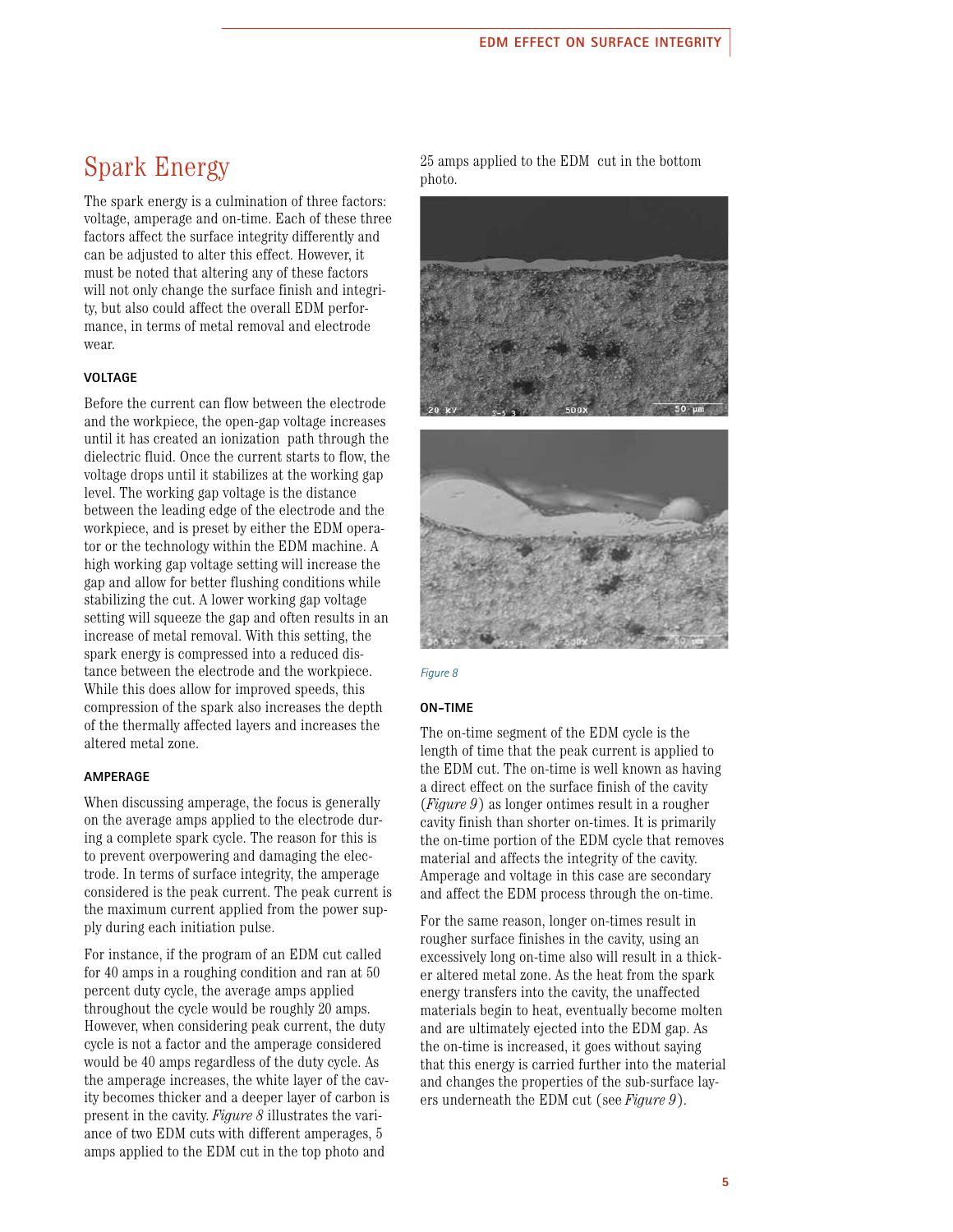Add to "On-Time" section, page 5 or wherever it will fit.



*The amount of on-time determines the depth of the spark craters.* 

*Longer on-time creates a deeper heat affected layer.*

## Determining the Altered Metal Zone

Most manufacturers of EDM sinkers today have technologies developed within the generator to calculate and control the depth of the altered metal zone. These technologies should be utilized whenever possible as they are developed specifically for that particular manufacturer.

However, the technologies within the EDM sinker generally allow for a safety factor and will calculate for a small amount of stock to remain within the cavity to ensure the ability to achieve the final desired surface finish. In order to maximize the efficiencies of the EDM cut, EDM operators have been known to calculate the altered metal zone using a formula to determine the amount of energy applied to the cut.

As mentioned earlier, energy is derived by a combination of voltage, amperage and on-time, and is often expressed in units of Joules. The formula for calculating energy is as follows:  $E = V X A X \mu S =$ Joules; whereas  $E = energy$ ;  $V = voltage$ ;  $A =$ amperage and  $\mu$ S = microseconds of on time.

If an EDM cut were to have programmed 80 volts with 20 amps and an on-time of 200 microseconds, the calculation would be  $80 \times 20 \times 0.002 = 0.32$ . In this scenario, the energy applied to the cavity would be .32 Joules.

By following the chart in *Figure 10*, it can be determined that this example would result in an altered metal zone depth of approximately  $30\mu$  (.0012") if a 5μ electrode material was used. If the electrode material was copper, the altered metal depth would be approximately twice the amount of the graphite electrode at 60μ (.0023").



Why is this? Remember, the copper electrode is essentially a pure conductor and applies more energy in the EDM cut due to a very low electrical resistivity value. As more energy is applied in the cut, the deeper the altered metal zone will be.

### Controlling Spark Energy

As already mentioned, the energy of the spark is determined by voltage, amperage and the on-time used in the EDM process. So, what happens if we want to change EDM parameters to optimize the application but wish to maintain a constant spark? Can we have any control over the spark energy and its impact on the surface integrity? The answer is "yes, we can".

In regard to controlling spark energy, we must equally consider the factors influencing this and how these interact together. For example, an EDM sinker will generate a machine program based on the input provided by the operator. Generally, these programs provide sufficient performance to complete the EDM process within the parameters of the job. However; due to the many various EDM electrode materials available on the market, the program generated may or may not be optimum for maximum performance and therefore resulting in a production loss.

Let's consider an EDM program that generated an initial machine setting of:

- 80 Volts
- 40 Amps
- 100 µS On-Time

By using the formula to calculate energy, this amounts to .32 Joules of energy applied to the cut.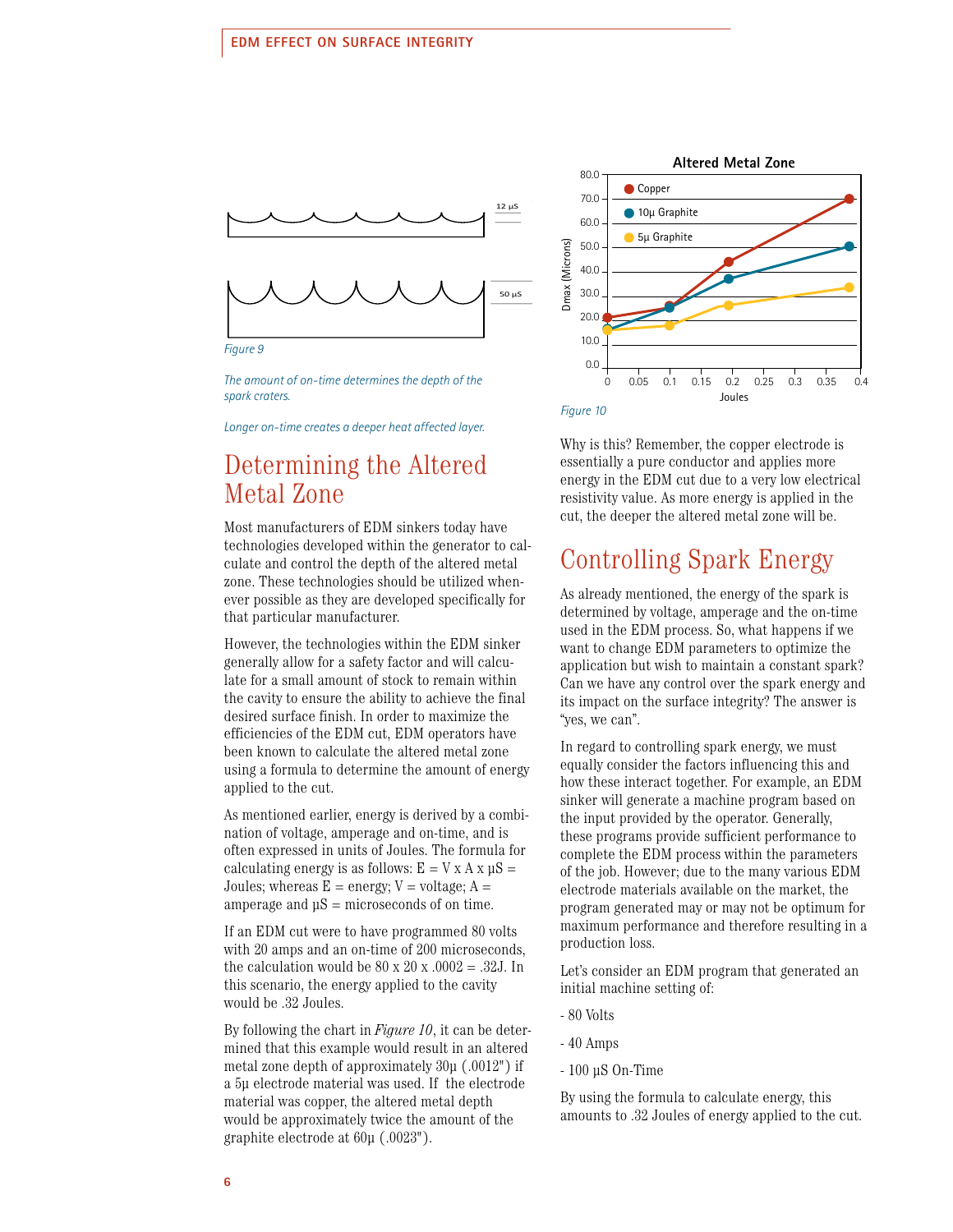| Voltage (V)               | 80                | 80                | 80                 | 60                | 60                | 60                  |
|---------------------------|-------------------|-------------------|--------------------|-------------------|-------------------|---------------------|
| Amperage (A)              | 20                | 40                | 80                 | 27                | 54                | 108                 |
| On-Time $(\mu S)$         | 200               | 100               | 50                 | 200               | 100               | 50                  |
| Formula<br>$V^*A^*uS = E$ | $80*20*$<br>.0002 | $80*40*$<br>.0001 | $80*80*$<br>.00005 | $60*27*$<br>.0002 | $60*54*$<br>.0001 | $60*108*$<br>.00005 |
| Total Energy $(J)$        | 0.32              | 0.32              | 0.32               | 0.32              | 0.32              | 0.32                |

*Figure 11*

Did you know there are several other machine parameters that can also apply this same amount of energy to the cut?

For example, *Figure 11* illustrates different EDM parameters that will generate the same amount of energy in the EDM cut.

With this; provided the same electrode material was used, it is feasible that each of these parameters will provide the same EDM performance in regard to metal removal, overburn, recast and surface finish. However, these results could differ with electrode materials of varying electrical resistivity.

Using this information, machine parameters can be optimized specific to the type of electrode material being used. This allows for enhanced performance without the concerns of jeopardizing surface integrity.

# Conclusion

Maintaining the integrity of the cavity is essential to producing a quality mold. If the integrity were jeopardized, the life of the mold is significantly reduced—therefore increasing manufacturing costs.

With an understanding of the facets affecting the integrity of the cavity, the EDM'er will be able to optimize the EDM process while mitigating the probability of mold failure due to existing microcracks or flaws within the cavity. As the EDM process is optimized, the potential exists for increased throughput and reduced delivery times.